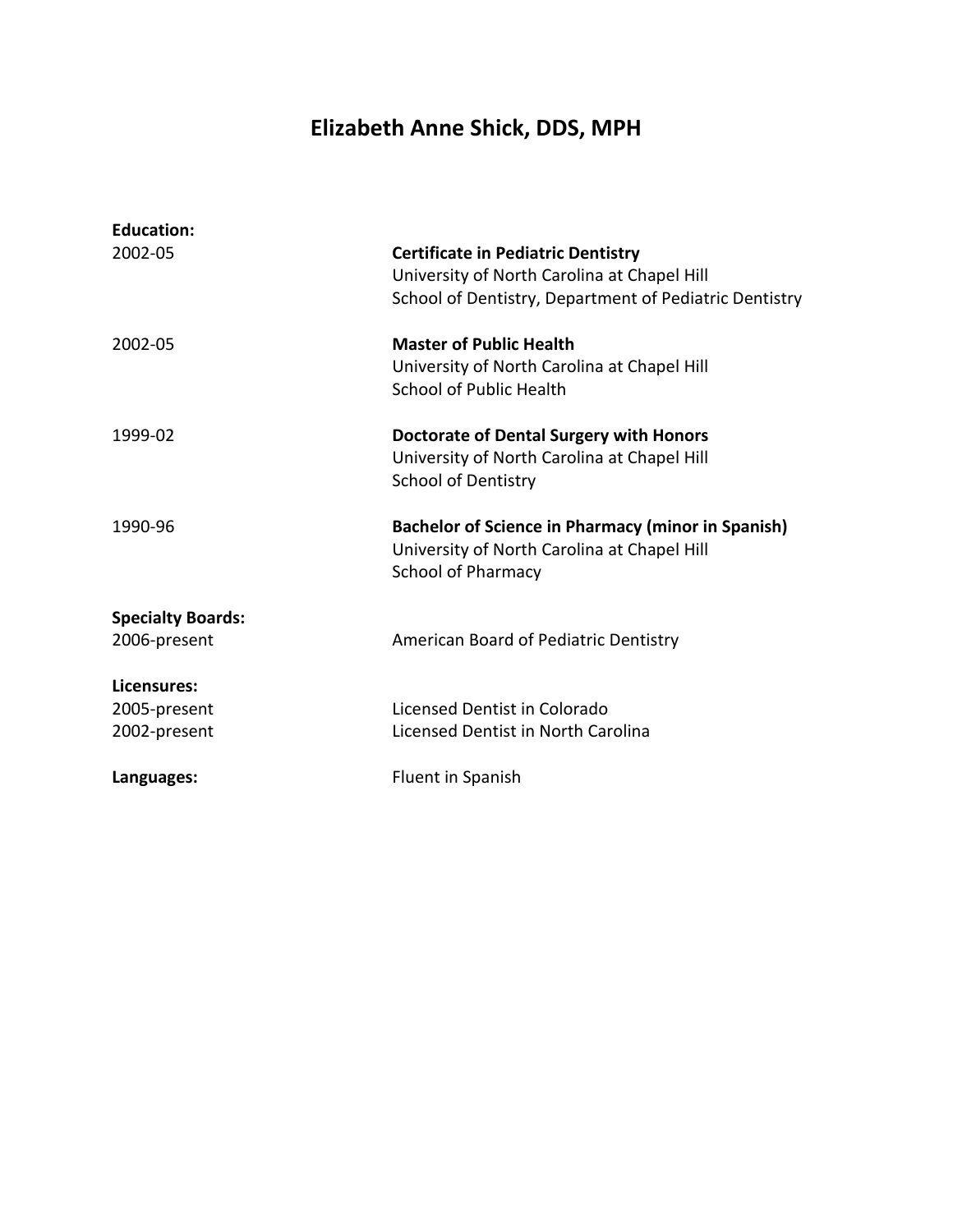# **Professional Experience:**

Faculty Appointments at the University of Colorado:

| 2012-present                    | Director of Global Health Initiatives, School of Dental Medicine         |
|---------------------------------|--------------------------------------------------------------------------|
| 2014-present                    | Dental Director, Center for Global Health, School of Public Health       |
| 2017-19                         | Academic Leadership Council, Center for Bioethics and Humanities         |
| 2014-17                         | Director of Admissions, School of Dental Medicine                        |
| 2012-14                         | Director of Pipeline Activities, School of Dental Medicine               |
|                                 |                                                                          |
| <b>Clinical Appointments:</b>   |                                                                          |
| 2009-12                         | Director of the Infant Oral Health Program, Children's Hospital Colorado |
| 2005-13                         | Adjunct Assistant Professor, Pediatric Dentistry, University of North    |
|                                 | Carolina at Chapel Hill School of Dentistry                              |
| Private Practice:               |                                                                          |
| 2015-present                    | Pediatric Dentist, Golden Kids Dental, Golden, CO                        |
|                                 |                                                                          |
| <b>Grants and Scholarships:</b> |                                                                          |
| 2018                            | \$3000 Grant - International Student Experiences                         |
|                                 | Awarded by the International College of Dentists for the dental student  |
|                                 | global health program in Guatemala                                       |
| 2017                            | \$3000 Grant - International Student Experiences                         |
|                                 | Awarded by the International College of Dentists for the dental student  |
|                                 | global health program in Guatemala                                       |
| 2015                            | \$5000 Grant - International Development                                 |
|                                 | Awarded by the Pierre Fauchard Academy, Colorado Chapter                 |
| 2011                            | \$2000 Grant - Autism Tool Kit for the Dental Professional               |
|                                 | Awarded by Autism Speaks and Autism Treatment Network                    |
| 2010                            | \$4000 Scholarship - Academy of Academic Leadership                      |
|                                 | Awarded by the American Academy of Pediatric Dentistry (AAPD)            |
| <b>Honors and Awards:</b>       |                                                                          |
| 2007                            | Graduate Student Research Award, AAPD                                    |
| 2005                            | Leverett Graduate Student Merit Award for Outstanding Achievement in     |
|                                 | Dental Public Health, American Association of Public Health Dentistry    |
| 2005                            | Turner Award for Postgraduate Research, North Carolina Chapter of        |
|                                 | American Association of Dental Research                                  |
| 2004                            | Postdoctoral Pediatric Dentistry Research Fellowship, OMNII              |
|                                 | Pharmaceuticals, now 3M                                                  |
| 2002                            | American Society of Dentistry for Children Merit Award                   |
| 2001                            | North Carolina Governor's Award for Outstanding Volunteer Service        |
| 2001                            | Award for Volunteer Service in a Foreign Country American Dental         |
|                                 | <b>Association (ADA)</b>                                                 |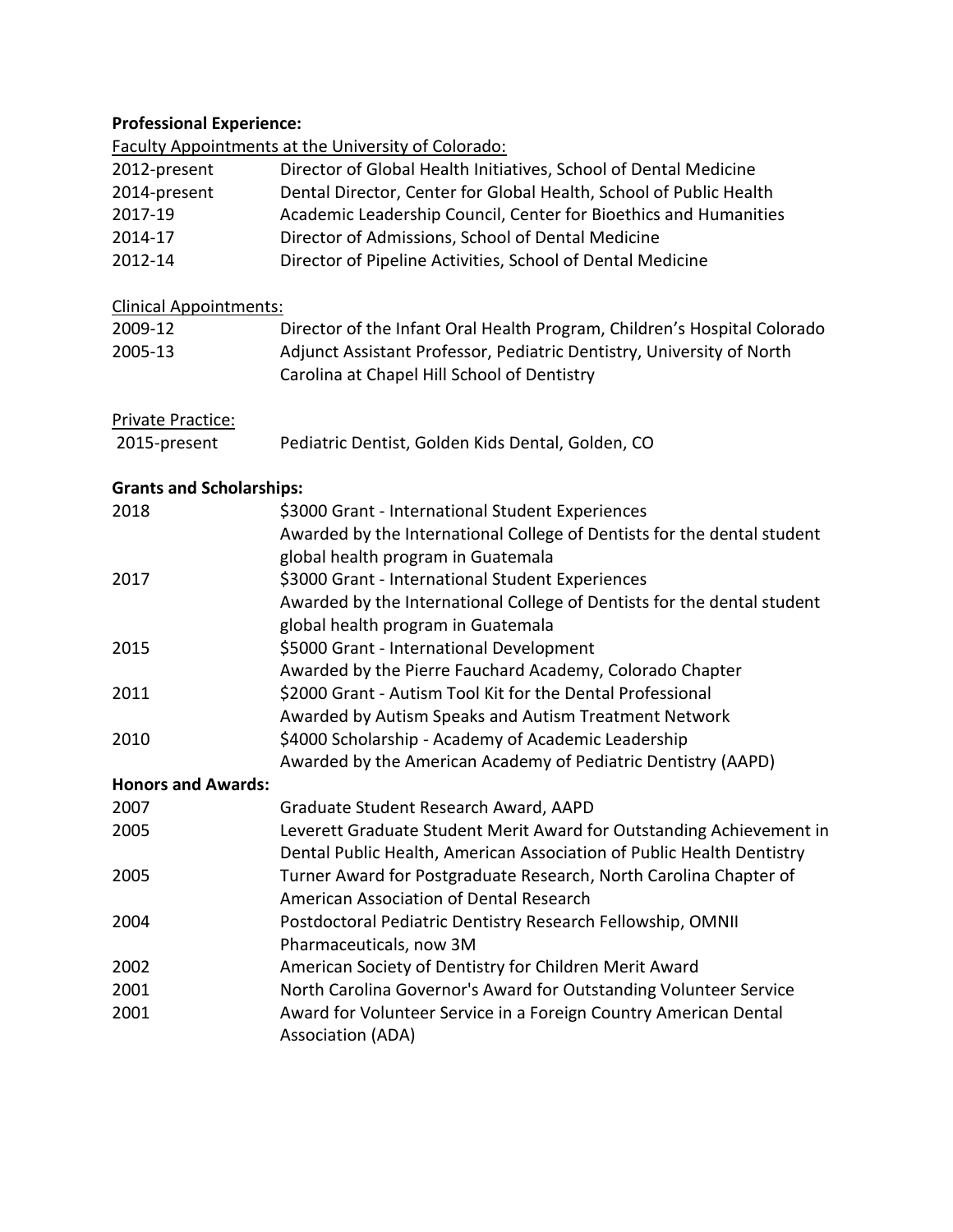### **Teaching Activities:**

Course Director: Bioethics for ISP1 students (2017-2019) Course Director: Introduction to Global Health Elective Course for DDS students (2016-present) Course Director: Pediatric Dentistry Elective Course for GPR Residents (2016-present) Course Director: Pediatric Dentistry Elective Course for DDS students (2013-present) Course Director: Dental Outreach in Guatemala (2014-present) Course director: Cavity-Free at Three Infant Oral Health Clinic (2009-2012) Course director: Cavity-Free at Three Rotation for Pediatric Medical Residents (2009-2012) Course director: Oral Health Elective for 4th year Medical Students (2009-2012)

### **Teaching Materials Developed:**

- Guide to Oral Health for Parents and School Teachers, a flip-book for field work in Guatemala
- Tommy the Tooth/Diego el Diente, educational flip-book for children
- Guide to Infant Oral Health, Children's Hospital Colorado
- Autism Toolkit, Autism Speaks, Autism Treatment Network
- Dental Hygienist Training Manual, Children's Hospital Colorado
- Cavity-Free at Three Training Power Point Modules, Cavity-Free at Three Program, CU AHEC

### **Research and Scholarly Activity:**

| Research in Progress: |                                                                          |
|-----------------------|--------------------------------------------------------------------------|
| 2020                  | "The effects of drinking soda on dental pain in Guatemalan school        |
|                       | children." Data collected, analyzed and currently generating manuscript. |
| 2019                  | "Evaluating the Oral Health of Elementary School Children in Guatemala." |
|                       | Data collected, analyzed and currently generating manuscript.            |
| 2019                  | "Comparison of Global Health Education in US Medical and Dental          |
|                       | Schools." Data collected, analyzed and currently generating manuscript.  |

Print Publications:

- 1. **Shick, EA**, Woodmansey K. Ethical Moment: Ethical considerations when participating in global mission trips before dental school. JADA 2020; 151(6):464-66.
- 2. Seymour B, **Shick EA,** Chaffee BW, Benzian H. Going Global: Toward competency-based best practices for global health in dental education. JDE 2017;81(6):707-15.
- 3. Asturias EJ, Heinrichs G, Domek G, Brett J, **Shick EA**, et al. The Center for Human Development in Guatemala: An innovative model for global population health. Advances in Pediatrics. 2016;63:357-87.
- 4. **Shick, EA** (2014). "Bell's Palsy", In: *The Brain, Nervous System, and its Diseases: An Encyclopedia of Neuroscience and Neurology*. Edited by: Hellier, J.L. Santa Barbara, CA: ABC- CLIO.
- 5. **Shick EA**. Clinical guide to infant oral health. J. of Colorado Dental Assoc. 2011;90(1):12 13.
- 6. **Shick, EA**. The age one dental visit. J. of Colorado Dental Assoc. 2010;89(2):14-15.
- 7. **Shick, EA**. Welcoming the dental home. Denver Medical Bulletin. 2009;99(11):4.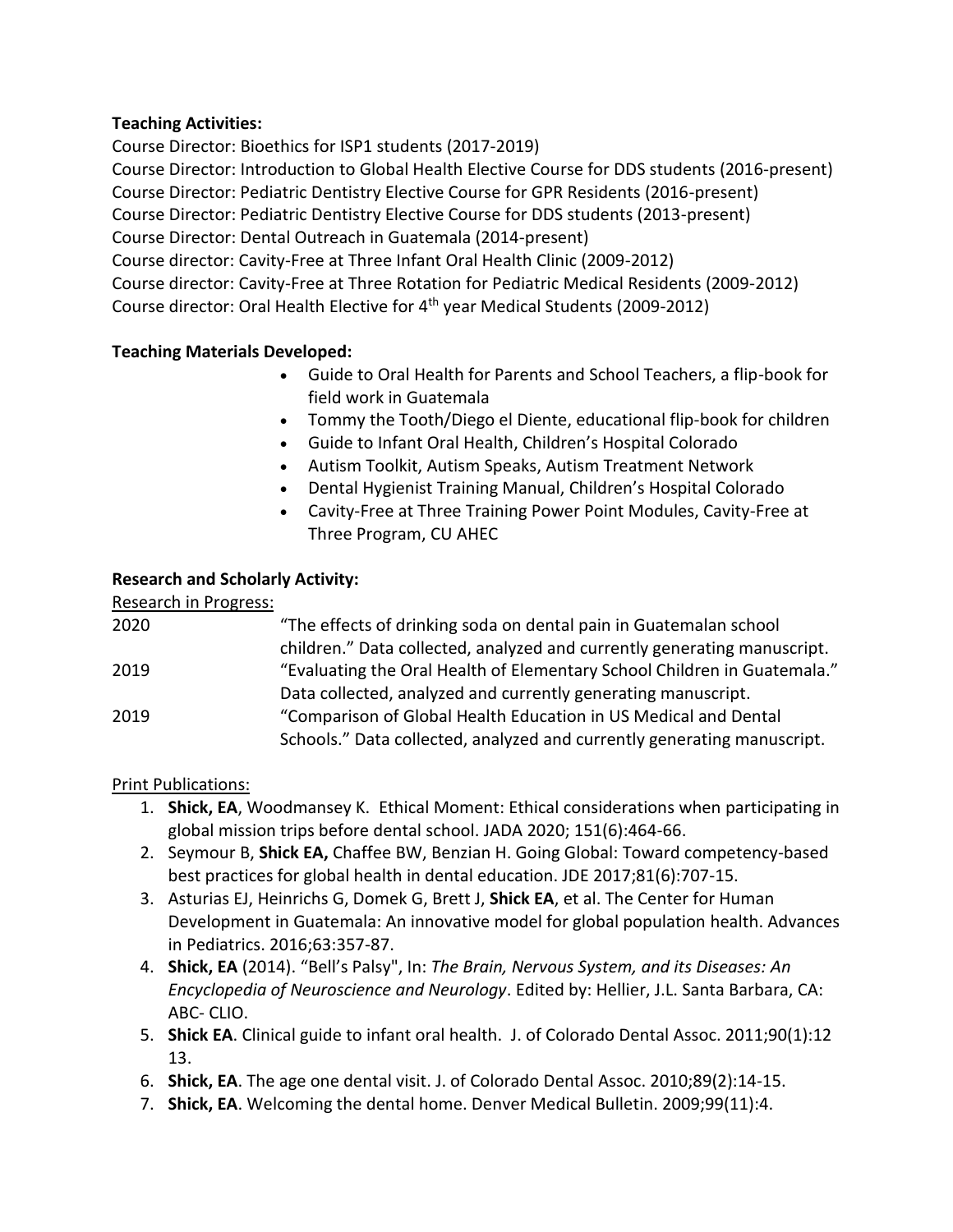- 8. **Shick, EA**. Welcoming the dental home. NNOHA News.2009;2(4):10-11.
- 9. Beebe DA, Quinonez RB, **Shick EA**, Kim SH, Kennedy DB. Failure rates and survival analysis of maxillary expansion appliances: a 24-year retrospective analysis. Pediatric Dentistry 2008;30(6):469-74.
- 10. **Shick EA**. Clinical update: dental prophylaxis for infective carditis. US Pharmacist 2008;33(2):HS 30-33.
- 11. **Shick EA**. Current fluoride recommendations for the pediatric patient. US Pharmacist 2007;32(10):52-56.
- 12. **Shick EA**, Lee JY, Rozier RG. The determinants of dental referral practices among WIC nutritionists in North Carolina. J. of Public Health Dentistry 2005;65(4):196-202.

Online Publications:

- 1. Autism Speaks Blog for parents, Oral Health Care for Children with Autism. Available at: [http://www.autismspeaks.org/blog/2014/01/10/it-safe-sedate-our-son-during-his](http://www.autismspeaks.org/blog/2014/01/10/it-safe-sedate-our-son-during-his-dental-appointment)[dental-appointment](http://www.autismspeaks.org/blog/2014/01/10/it-safe-sedate-our-son-during-his-dental-appointment) (2014)
- 2. Kindred Spirit Mommy, parent blog. Oral Health Expert (2011)
- 3. Online Ed Parent Colorado, parent blog. Oral Health Expert (2011)
- 4. Online Mile High Mammas, blog and online oral health expert. Available at:
- 5. <http://www.milehighmamas.com/2010> (2010)

## **Mentored Research:**

Pediatric Dental Resident Mentored Research:

- 1. "The Effects of Parenting Styles on Dental Caries in Young Children."
- 2. "Evaluation of a Required Infant Oral Health Rotation and the University of Colorado School of Dental Medicine."
- 3. "What Do Pregnant Adolescents Think About Their Oral Health?"
- 4. "Is Dental Caries Correlated with Obesity in Young Children?"
- 5. "Evaluating Caregiver Retention of an Infant Oral Health Message Delivered at the First Dental Visit."
- 6. "Dental Caries and Media Use in Children."

Dental Student Mentored Research:

- 1. "Knowledge of sugary beverages among athletes…."
- 2. "Global health in the dental school curriculum: Where in the world is it taught?"
- 3. "Making Changes in Nutrition Habits in Young Children One Bite at a Time"

Masters Students Capstone Mentored Research:

- 1. "The Effect of Oral Health Risk Factors on Quality of Life in Guatemalan Dental Patients."
- 2. "Implementing a School Based Oral Health Program in Rural Guatemala."

### **International Lectures:**

2019 "Global Health in Dental Education," Karolinska Institutet, Department of Pediatric Dentistry, Stockholm, Sweden. 2018 "Silver Diamine Fluoride: The New Dental Superhero?" Congreso Amistad Mexico-Guatemala, Quetzaltenango, Guatemala (lecture given In Spanish language).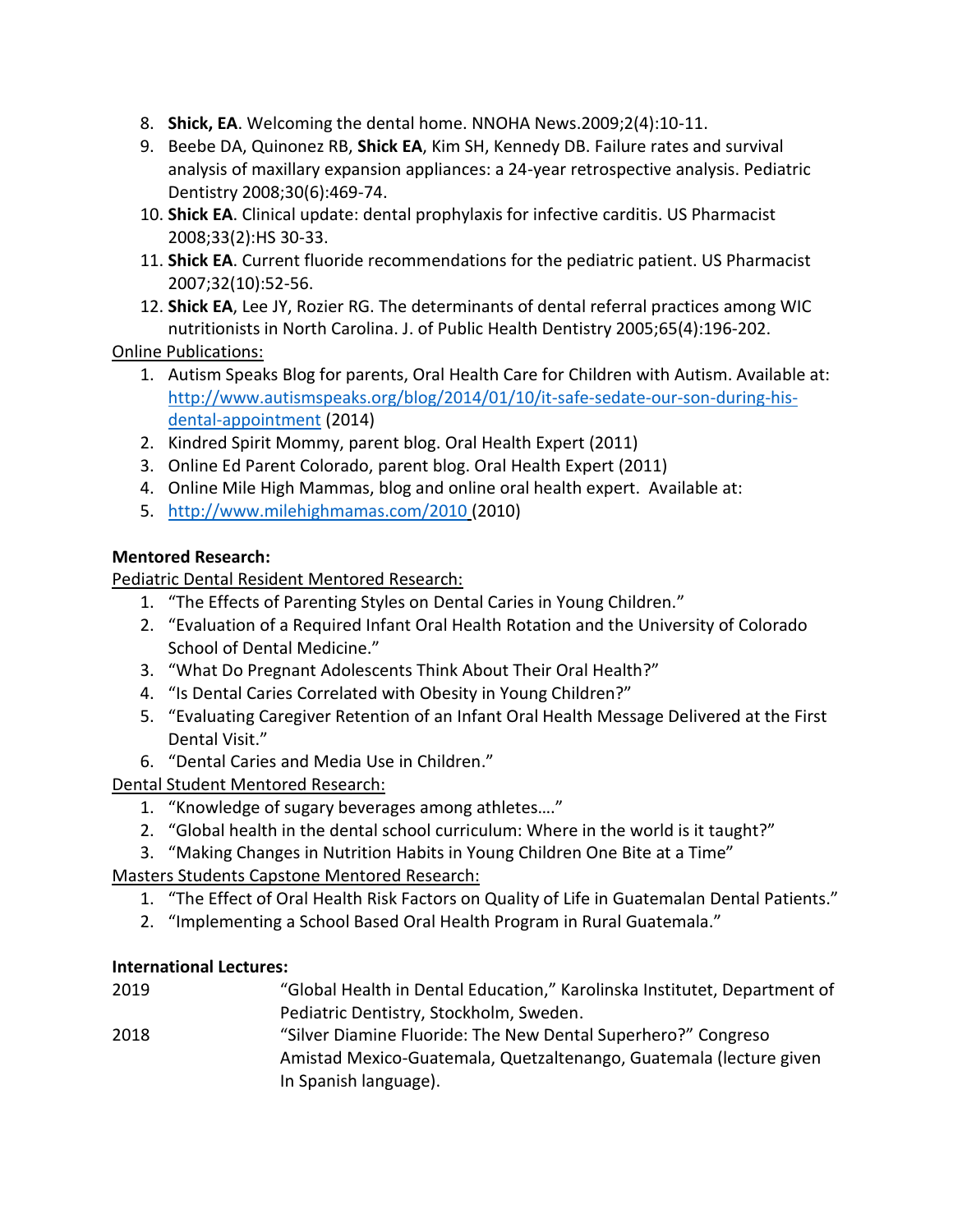# **National/Regional Lectures:**

| 2016                   | "Going global: toward global health best practices in dental education,"<br><b>ADEA Annual Session</b>                                                                                         |
|------------------------|------------------------------------------------------------------------------------------------------------------------------------------------------------------------------------------------|
| 2016                   | "Myth Busters: Do We Really Need to Restore Primary Teeth?  YES!"<br>National Network of Oral Health Access (NNOHA) Annual Session                                                             |
| 2015                   | "Global health in the dental school curriculum: Where in the world is it<br>taught?" ADEA Annual Session                                                                                       |
| 2015                   | "Global Oral Health." Physicians Assistants for Global Health Annual Session                                                                                                                   |
| 2013                   | "Impact of Media Use on Children." AAPD Annual Session                                                                                                                                         |
| 2012                   | "Gaming, Texting, Internet Surfing, Drilling and Filling." Southwestern Society of<br>Pediatric Dentistry (SWSPD) Annual Winter Meeting                                                        |
| 2012                   | "Get the INFO on Infant Oral Health," SWSPD Annual Winter Meeting                                                                                                                              |
| 2011                   | "Infant Oral Health for the General Practitioner." Rhode Island Department<br>of Health                                                                                                        |
| <b>Local Lectures:</b> |                                                                                                                                                                                                |
| 2018                   | "Ethical Issues in International Development and Global Health."<br>Global Health and Disasters Course, Center for Global Health, University of<br>Colorado, Aurora, CO                        |
| 2019                   | "Action Needed to End Oral Health Neglect." Global Health and Disasters<br>Course, Center for Global Health, University of Colorado, Aurora, CO.                                               |
| 2016                   | "Autism: Putting the Puzzle Pieces Together For the Dentist and Their<br>Team." Metro Denver Dental Association, Denver, CO.                                                                   |
| 2014                   | "Global Oral Health and Evaluation of Oral Health in School Children in<br>Guatemala." Global Symposium and Disasters Course, Center for Global<br>Health, University of Colorado, Aurora, CO. |
| 2013                   | "A Global Perspective of Oral Health." Global Health and Disasters<br>Course, Center for Global Health, University of Colorado, Aurora, CO.                                                    |
| 2012                   | "Autism Spectrum Disorders: A Review for Dental Professionals." University<br>of Colorado School of Dental Medicine, Aurora, CO.                                                               |
| 2011                   | "Perinatal Oral Health: Maternal, Fetal and Neonatal Considerations,"<br>Children's Hospital Nursing Symposium, Aurora, Colorado.                                                              |

# **Poster Presentations:**

| 2018 | "Results of a School-based Oral Health Program in Guatemala." American |
|------|------------------------------------------------------------------------|
|      | Association for Dental Research Annual Session.                        |
| 2016 | "Experiencing Guatemala with the University of Colorado School of      |
|      | Dental Medicine." ADEA Annual Session.                                 |
| 2014 | "Oral Health Screenings at the Colorado Adolescent Maternity Clinic."  |
|      | American Academy of Pediatrics Annual Session.                         |